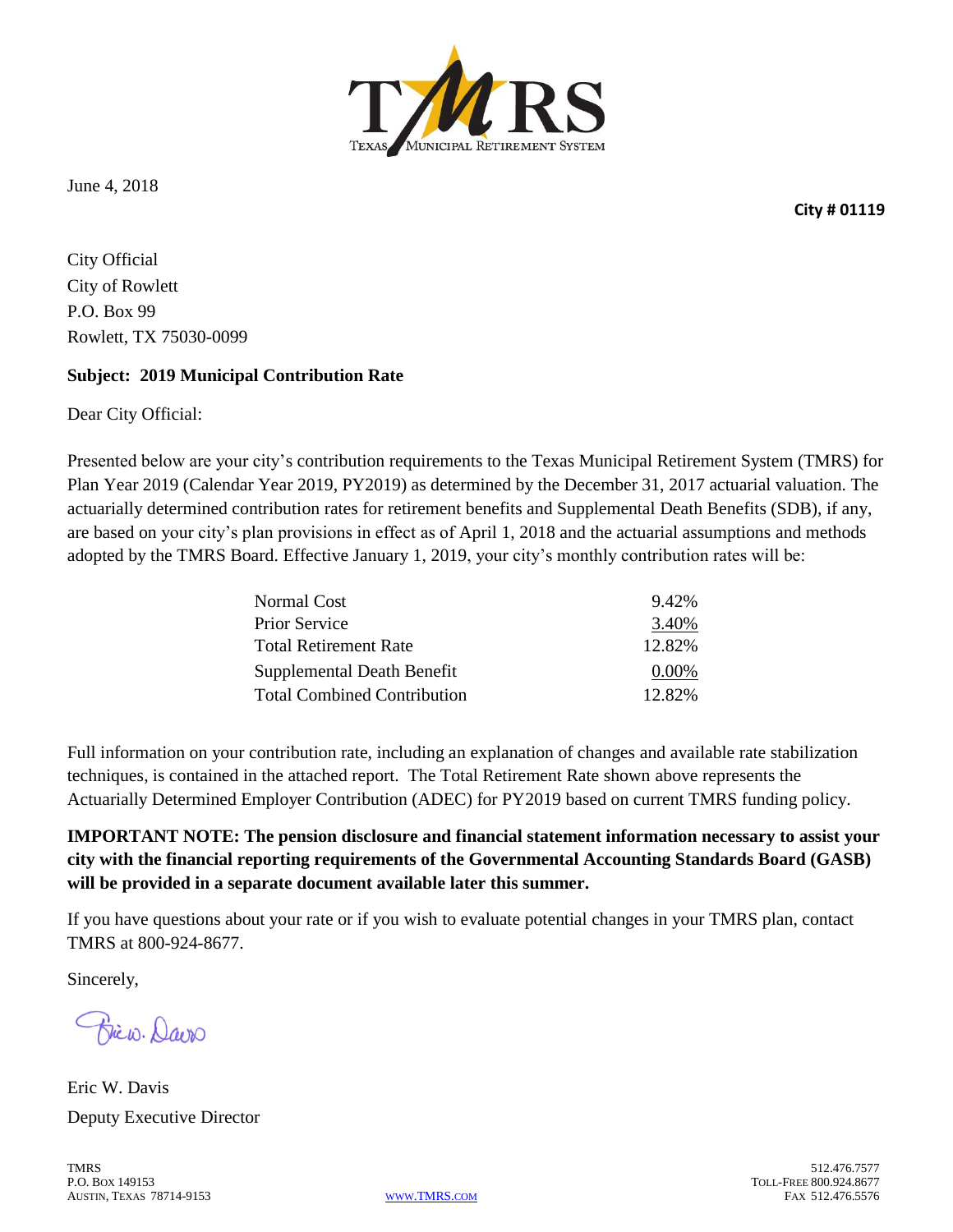## **Table of Contents**

| <b>Rate Stabilization</b> | A summary of the techniques currently available to assist cities in stabilizing |
|---------------------------|---------------------------------------------------------------------------------|
| <b>Techniques</b>         | their contribution rate including managing a funding surplus.                   |
|                           |                                                                                 |
|                           |                                                                                 |
| <b>Executive</b>          | A comparison of the highlights of the December 31, 2017 and December 31,        |
| <b>Summary</b>            | 2016 actuarial valuations for your city. Included are membership counts,        |
|                           | asset information, actuarial information, and contribution rate requirements.   |
|                           |                                                                                 |
| <b>Calculation of</b>     | Details the calculation of the Full Retirement Rate (TMRS Plan Year -           |
| <b>Contribution</b>       | ADEC) and the Supplemental Death Rate, if applicable, for your city. A          |
| <b>Requirements</b>       | comparison to the 2016 actuarial valuation results is included.                 |
|                           |                                                                                 |
| <b>Summary of</b>         | A summary of plan provisions for plan years 2017 and 2018.                      |
| <b>Benefit Provisions</b> |                                                                                 |
|                           |                                                                                 |
| <b>Amortization Bases</b> | Information on the amortization bases and payments for your city.               |
| and Payments              |                                                                                 |
|                           |                                                                                 |
| <b>Historical and</b>     | This schedule provides your city with historical cash flows, interest credits   |
| Projected                 | and the year-end balance of its Benefit Accumulation Fund (BAF), as well        |
| <b>Accumulation of</b>    | as projected values for calendar/plan years 2018 and 2019.                      |
| the BAF Balance           |                                                                                 |
| <b>Reconciliation of</b>  | A detailed reconciliation of changes in your city's Full Retirement Rate        |
| <b>Full Retirement</b>    | (ADEC) since the prior valuation.                                               |
| <b>Rate from Prior</b>    |                                                                                 |
| <b>Actuarial</b>          |                                                                                 |
| <b>Valuation Report</b>   |                                                                                 |
|                           |                                                                                 |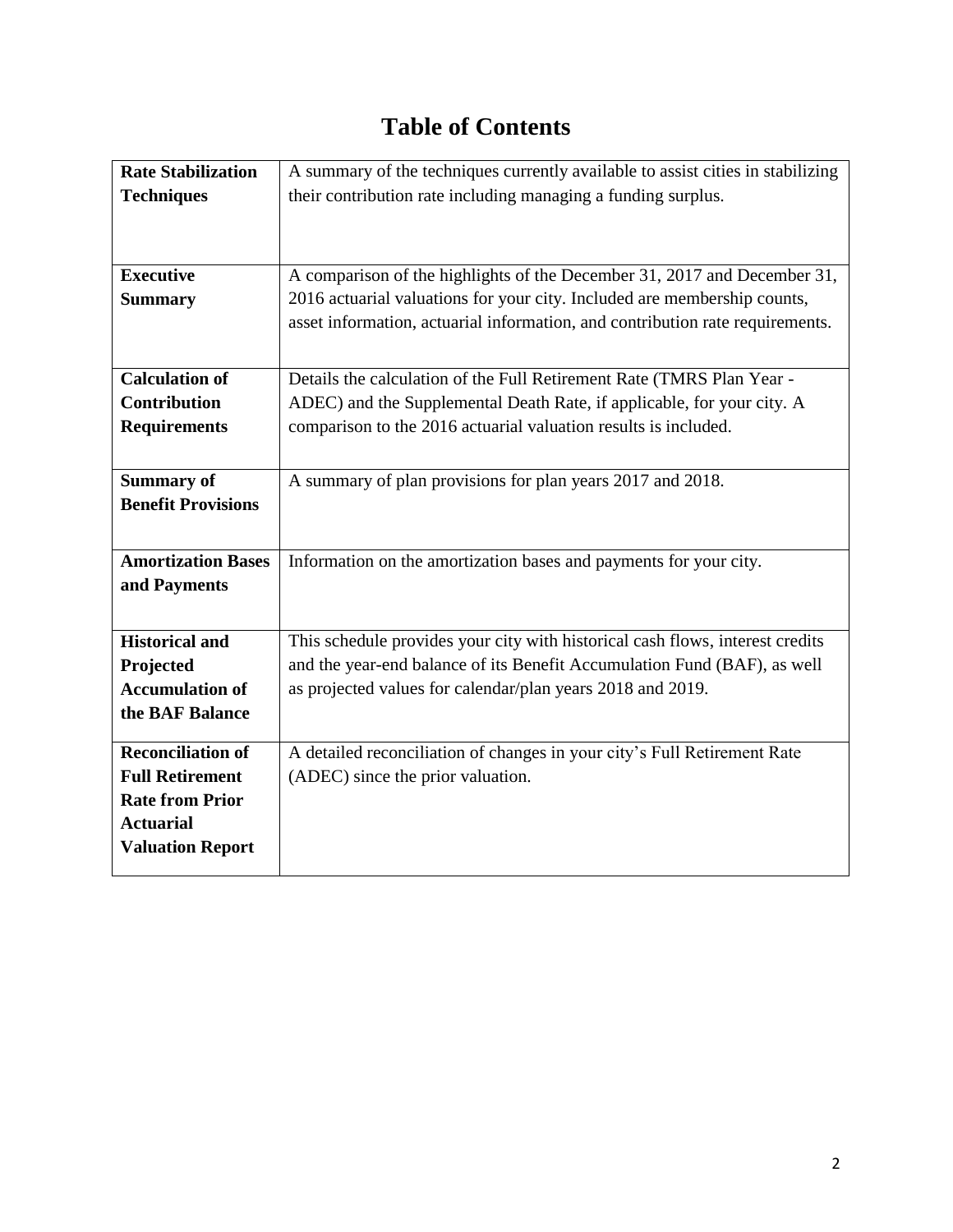#### **Rate Stabilization Techniques**

Contribution rate stabilization has been, and continues to be, a long term strategic goal of the TMRS Board of Trustees. Over the past several years, the Board has approved many actuarial changes in an effort to minimize the short term volatility in contribution rates while maximizing the long term sustainability of the System. Even so, some individual cities continue to experience significant changes in their contribution rate from year to year. Under the current funding policy in which rates are actuarially determined each year, contribution rate stabilization has been fully optimized at the System level; therefore, any further rate stabilization will have to be achieved at the city level.

One of the strategic goals of the Board of Trustees is to "Educate employers about the rate stabilization tools that are available to them through the current Plan design." The TMRS Act and a Board Rule allow a TMRS employer to make additional contributions above the required contribution rate, on a voluntary basis, to its TMRS Benefit Accumulation Fund (BAF) account. Additional contributions can be in the form of a lump sum payment or additional monthly payments and are not subject to the statutory maximum contribution rate limits that are applicable to some TMRS employers.

The most effective way for a city to stabilize its TMRS contribution rate is to determine, during the budget process, an affordable contribution rate that exceeds the required calculated contribution rate and continue to pay monthly at this level from year to year, even when the calculated contribution rate goes down. This is particularly true for cities with an Unfunded Actuarial Accrued Liability (UAAL). These additional monthly contributions at a predetermined fixed rate accomplish at least the following: provides the city with a stable contribution rate from year-to-year for budgeting purposes; directly reduces the UAAL; accelerates the years needed to attain full funding (i.e. pays off the UAAL quicker); produces cost savings over the long run; and provides a contribution rate cushion for future adverse plan experience. A city can also make one or more lump sum contributions during the year which has a similar impact on the plan's funding status, but is less effective from a rate stabilization perspective.

For cities with an Overfunded Actuarial Accrued Liability (OAAL or surplus), their calculated contribution rate (not less than 0.00%) is determined by decreasing the normal cost rate by a rate equal to a 25 year open amortization of the surplus assets. The result is a required contribution less than the normal cost (the cost of the current year accruals for active employees). This not only produces contribution rate volatility, but pushes the city's funded status back towards 100% by using the surplus assets to pay for the current year accruals. In order to dampen contribution rate volatility and to increase the likelihood of maintaining a funded ratio greater than 100%, TMRS encourages cities in a surplus position to consider paying the full normal cost rate (or as much as possible toward the full normal cost rate) until the funded ratio is at least 110%.

As noted above, additional contributions in the form of monthly payments or lump sum contributions are entirely voluntary. A city can always revert back to paying only the required calculated rate each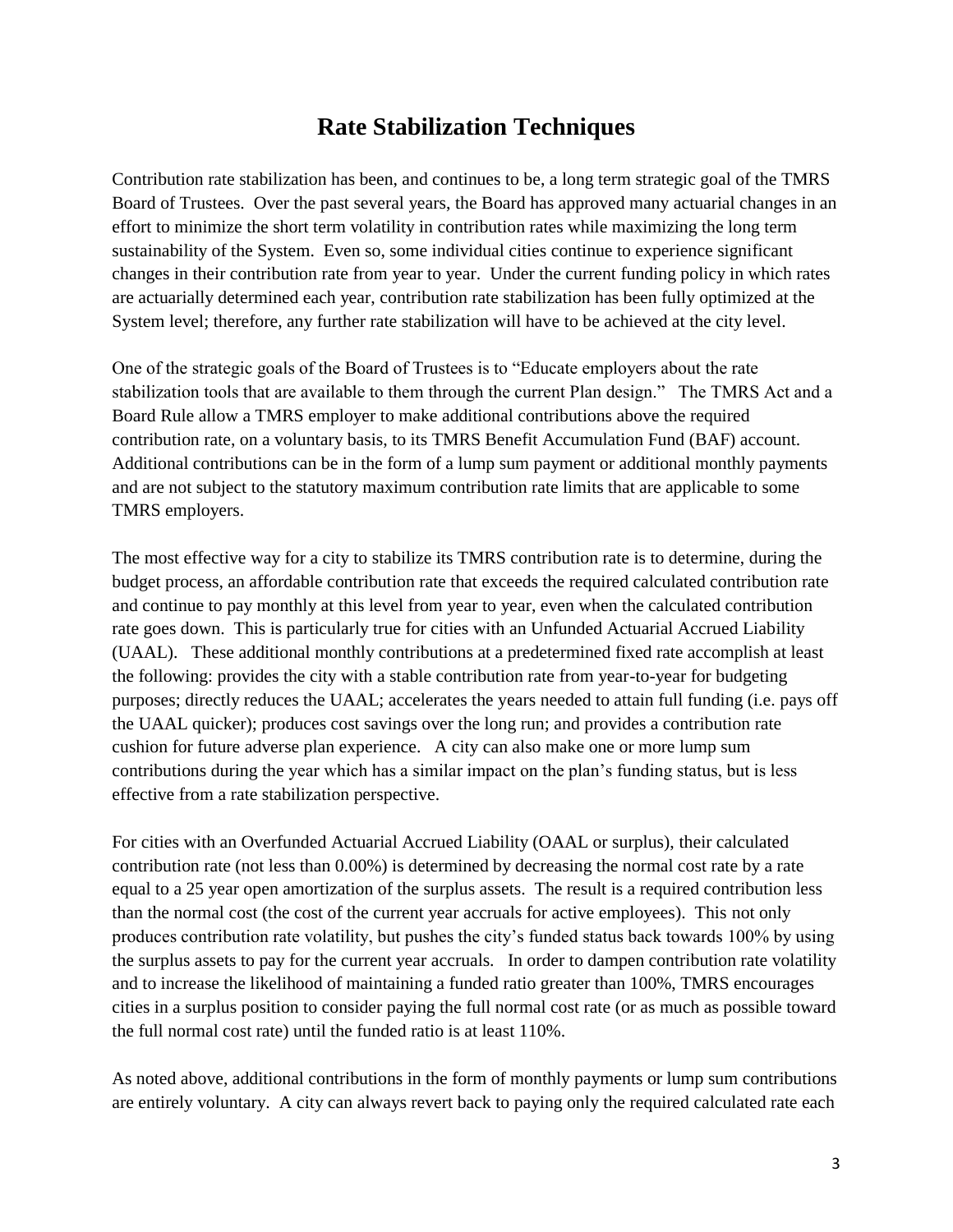month if financial circumstances change during the year. There is no formal action that needs to be taken by a city to contribute at a higher level than the required monthly minimum. Additional monthly contributions may be made during the normal payroll reporting process by simply filling out line 2. A. of Form TMRS 3 with the increased employer contribution rate. Lump sum contributions should be reported separately from the regular payroll reporting process and submitted with Form TMRS 3ADD.

If your city would like to explore the impact of any of these rate stabilization techniques on your TMRS plan, please contact Leslee Hardy, Director of Actuarial Services, at [lhardy@tmrs.com](mailto:lhardy@tmrs.com).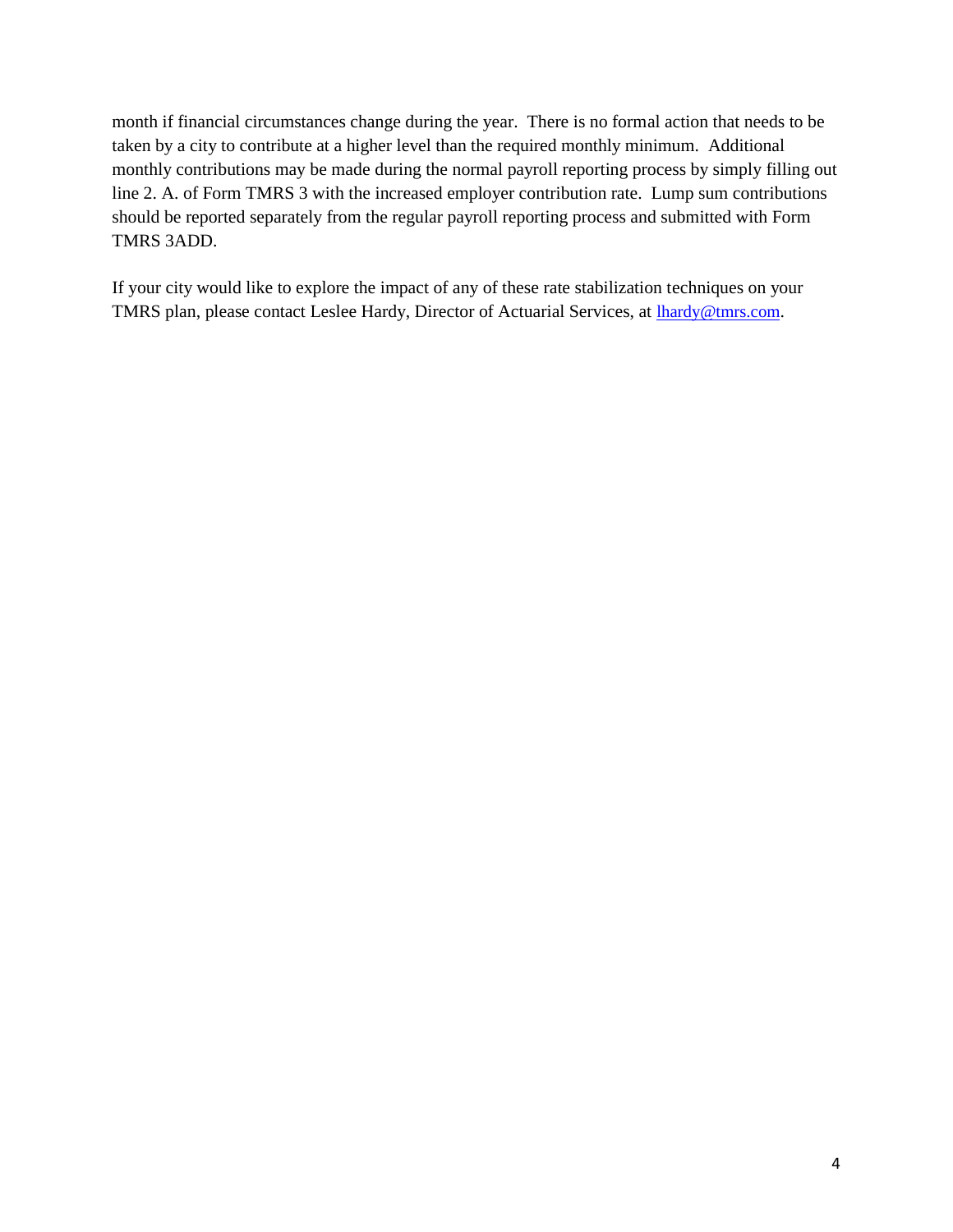## **Executive Summary**

| Valuation as of TMRS Plan Year (PY) Ending               | 12/31/2017        | 12/31/2016        |
|----------------------------------------------------------|-------------------|-------------------|
| Membership as of the Valuation Date                      |                   |                   |
| Number of                                                |                   |                   |
| - Active members                                         | 381               | 363               |
| - Retirees and beneficiaries                             | 216               | 202               |
| - Inactive members                                       | 252               | 246               |
| - Total                                                  | 849               | 811               |
| Prior year's payroll provided by TMRS<br>$\bullet$       | \$<br>23,729,529  | \$<br>22,246,910  |
| <b>Valuation Payroll</b>                                 | \$<br>25,063,342  | \$<br>23,575,938  |
| Benefit Accumulation Fund (BAF) Assets                   |                   |                   |
| <b>Market BAF Balance</b><br>$\bullet$                   | \$<br>114,662,905 | \$<br>100,720,992 |
| BAF crediting rate for PY<br>$\bullet$                   | 13.05%            | 6.73%             |
| Interest credited on beginning BAF balance<br>$\bullet$  | \$<br>13,140,455  | \$<br>6,321,399   |
| Municipal contributions<br>$\bullet$                     | 3,084,838         | 2,763,065         |
| Member contributions during year<br>$\bullet$            | 1,661,067         | 1,557,284         |
| Benefit and refund payments                              | 3,944,447         | 3,799,395         |
| Actuarial Value of Assets (AVA)                          |                   |                   |
| <b>Market BAF Balance</b><br>٠                           | \$<br>114,662,905 | \$<br>100,720,992 |
| Actuarial Value of Assets (AVA)<br>٠                     | 111,278,575       | 103,171,626       |
| AVA as a Percentage of BAF<br>$\bullet$                  | 97.0%             | 102.4%            |
| Return on AVA                                            | 7.08%             | 6.46%             |
| <b>Actuarial Information</b>                             |                   |                   |
| Actuarial accrued liability (AAL)<br>$\bullet$           | \$<br>124,701,510 | \$<br>116,624,639 |
| Actuarial value of assets (AVA)<br>$\bullet$             | 111,278,575       | 103,171,626       |
| Unfunded actuarial accrued liability (UAAL)<br>$\bullet$ | 13,422,935        | 13,453,013        |
| UAAL as % of pay<br>$\bullet$                            | 56.6%             | 60.5%             |
| Funded ratio (AVA/AAL)<br>$\bullet$                      | 89.2%             | 88.5%             |
| Employer normal cost<br>$\bullet$                        | 9.42%             | 9.55%             |
| Prior Service Rate                                       | 3.40%             | 3.53%             |
| Contribution Rates for TMRS Plan Year (PY)               | 2019              | 2018              |
| Member<br>٠                                              | 7.00%             | 7.00%             |
| Full retirement rate (ADEC)                              | 12.82%            | 13.08%            |
| Supplemental Death rate                                  | 0.00%             | 0.00%             |
| <b>Total Employer Contribution Estimates for PY</b>      | 2019              | 2018              |
| Projected payroll<br>$\bullet$                           | \$<br>25,815,242  | \$<br>24,283,216  |
| Combined contribution rate                               | 12.82%            | 13.08%            |
| Estimated employer contribution                          | \$<br>3,309,514   | \$<br>3,176,245   |

Note: TMRS Plan Year coincides with Calendar Year

Results from prior year reflect the plan provisions used in the 12/31/2017 valuation report.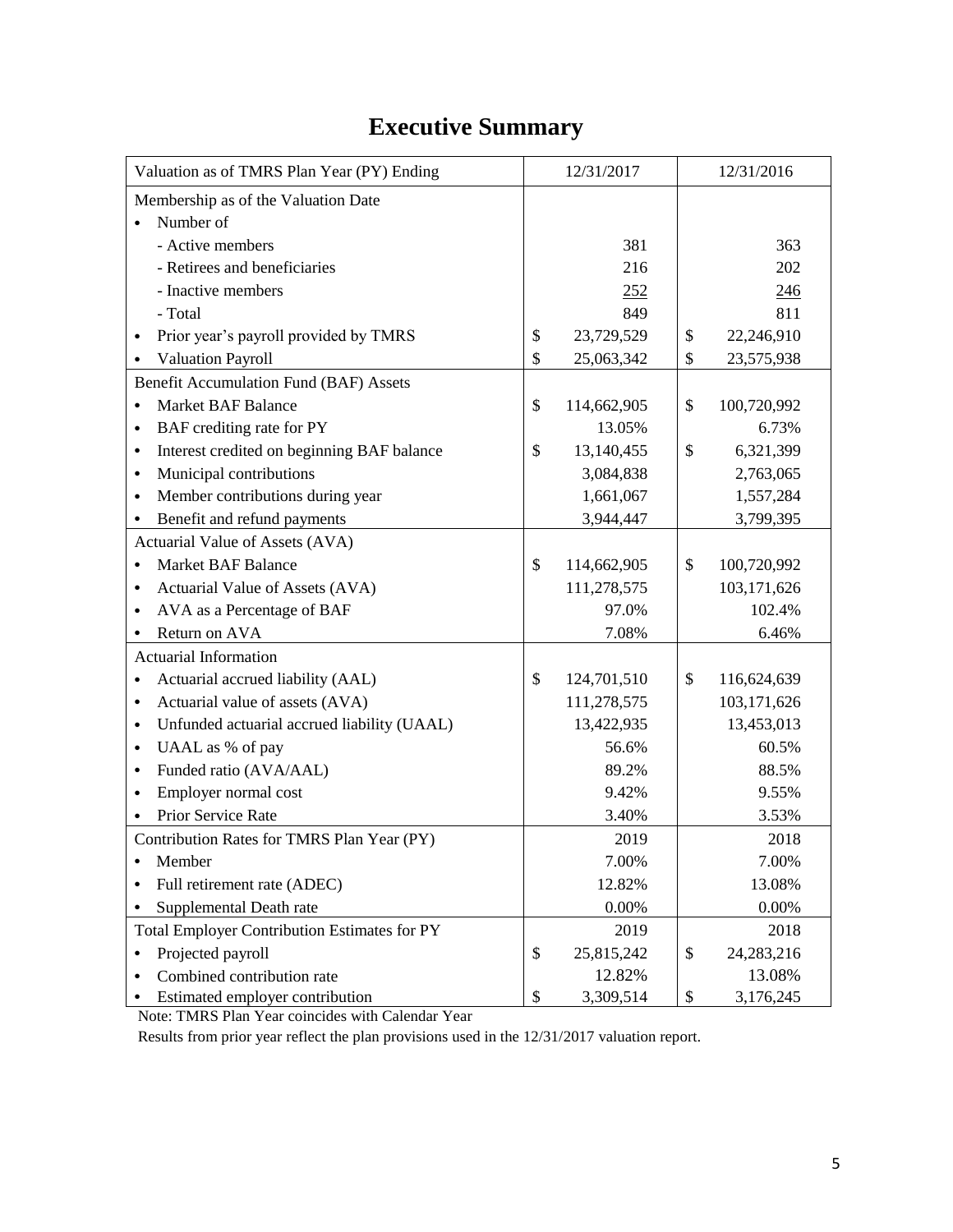# **Calculation of Contribution Requirements**

|                  |                                                      | From Valuation Report as of |                   |                           |             |  |  |  |
|------------------|------------------------------------------------------|-----------------------------|-------------------|---------------------------|-------------|--|--|--|
|                  |                                                      |                             | December 31, 2017 | December 31, 2016         |             |  |  |  |
| 1.               | Prior year's payroll reported to TMRS                | \$                          | 23,729,529        | \$                        | 22,246,910  |  |  |  |
| 2.               | Valuation payroll                                    |                             | 25,063,342        |                           | 23,575,938  |  |  |  |
| 3.               | Employer normal cost rate                            |                             | 9.42%             |                           | 9.55%       |  |  |  |
| $\overline{4}$ . | <b>Actuarial liabilities</b>                         |                             |                   |                           |             |  |  |  |
|                  | Active members<br>a.                                 | \$                          | 60,679,570        | $\mathcal{S}$             | 57,650,086  |  |  |  |
|                  | Inactive members<br>b.                               |                             | 19,599,237        |                           | 18,746,854  |  |  |  |
|                  | Annuitants<br>$\mathbf{c}$ .                         |                             | 44,422,703        |                           | 40,227,699  |  |  |  |
|                  | Total actuarial accrued liability<br>d.              | \$                          | 124,701,510       | $\boldsymbol{\mathsf{S}}$ | 116,624,639 |  |  |  |
| 5.               | Actuarial value of assets                            |                             | 111,278,575       |                           | 103,171,626 |  |  |  |
| 6.               | Unfunded actuarial accrued liability (UAAL) (4d - 5) | \$                          | 13,422,935        | $\mathcal{S}$             | 13,453,013  |  |  |  |
| 7.               | Funded ratio (5/4d)                                  |                             | 89.2%             |                           | 88.5%       |  |  |  |
| 8.               | Equivalent Single Amortization Period*               |                             | 23.7 years        |                           | 24.7 years  |  |  |  |
| 9.               | Assumed payroll growth rate                          |                             | 3.0%              |                           | 3.0%        |  |  |  |
|                  | Contribution Rate for TMRS Plan Year:                |                             | 2019              |                           | 2018        |  |  |  |
| 10.              | Full retirement rate                                 |                             |                   |                           |             |  |  |  |
|                  | Normal cost<br>a.                                    |                             | 9.42%             |                           | 9.55%       |  |  |  |
|                  | Prior service<br>b.                                  |                             | 3.40%             |                           | 3.53%       |  |  |  |
|                  | Full retirement rate<br>C <sub>1</sub>               |                             | 12.82%            |                           | 13.08%      |  |  |  |
| 11.              | Supplemental Death rate                              |                             | 0.00%             |                           | 0.00%       |  |  |  |
| 12.              | Combined contribution rates $(10c + 11)$             |                             | 12.82%            |                           | 13.08%      |  |  |  |
|                  |                                                      |                             |                   |                           |             |  |  |  |

\* New Losses are laddered on 25-year period.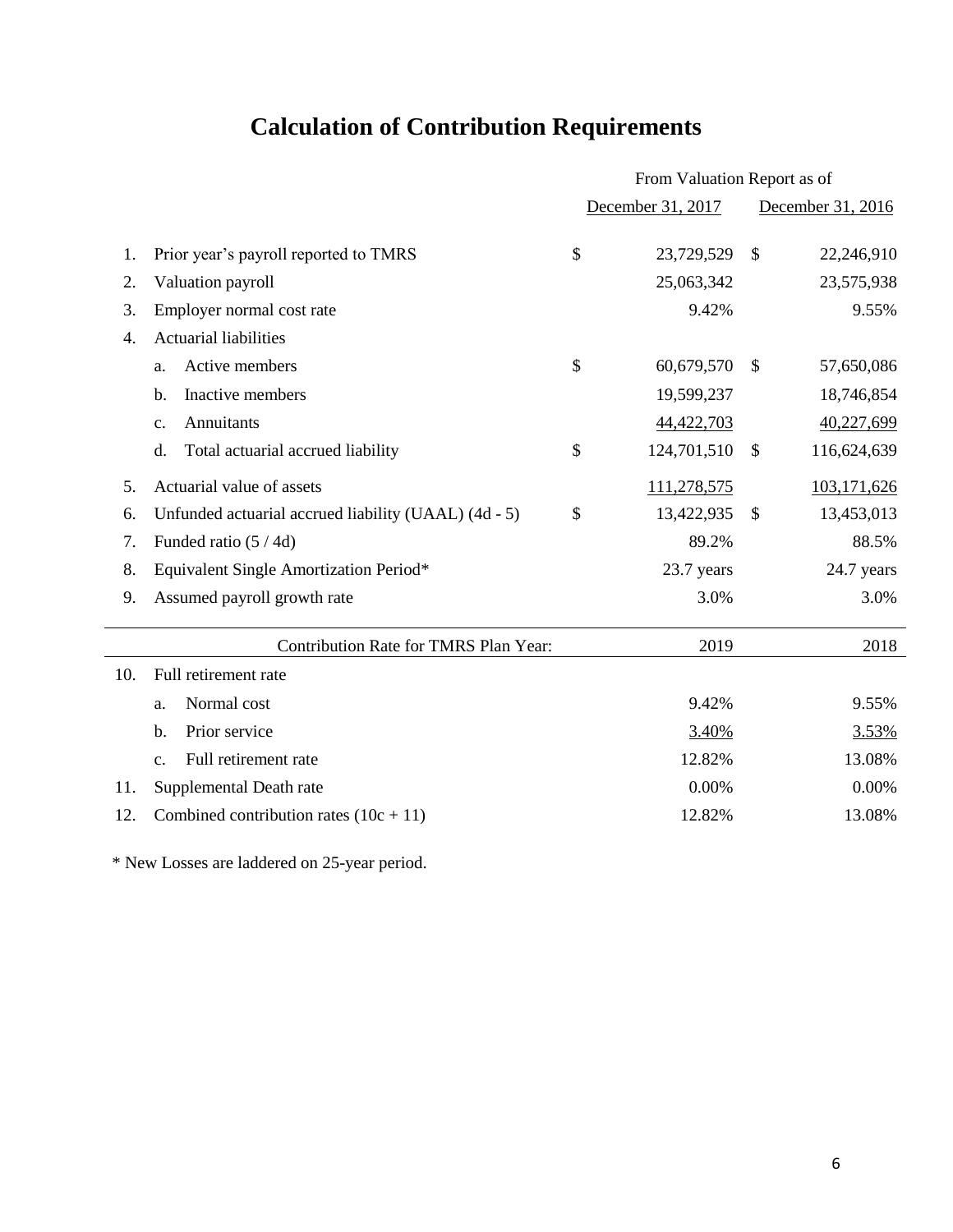## **Summary of Benefit Provisions**

The plan provisions are adopted by the governing body of the City, within the options available in the state statutes governing TMRS. Plan provisions for the City were as follows:

|                                                                 | Plan Year 2018           | Plan Year 2017           |
|-----------------------------------------------------------------|--------------------------|--------------------------|
| Employee deposit rate                                           | 7%                       | 7%                       |
| Matching ratio (city to employee)                               | $2$ to 1                 | $2$ to 1                 |
| Years required for vesting<br><b>Retirement Eligibility</b>     | 5                        | 5                        |
| (Age /Service)                                                  | 60/5, 0/20               | 60/5, 0/20               |
| <b>Updated Service Credit</b>                                   | 100% Repeating Transfers | 100% Repeating Transfers |
| Annuity Increase (to retirees)<br>Supplemental Death Benefit to | 50% of CPI Repeating     | 50% of CPI Repeating     |
| <b>Active Employees</b>                                         | N <sub>o</sub>           | N <sub>0</sub>           |
| Supplemental Death Benefit to                                   |                          |                          |
| Retirees                                                        | N <sub>0</sub>           | N <sub>0</sub>           |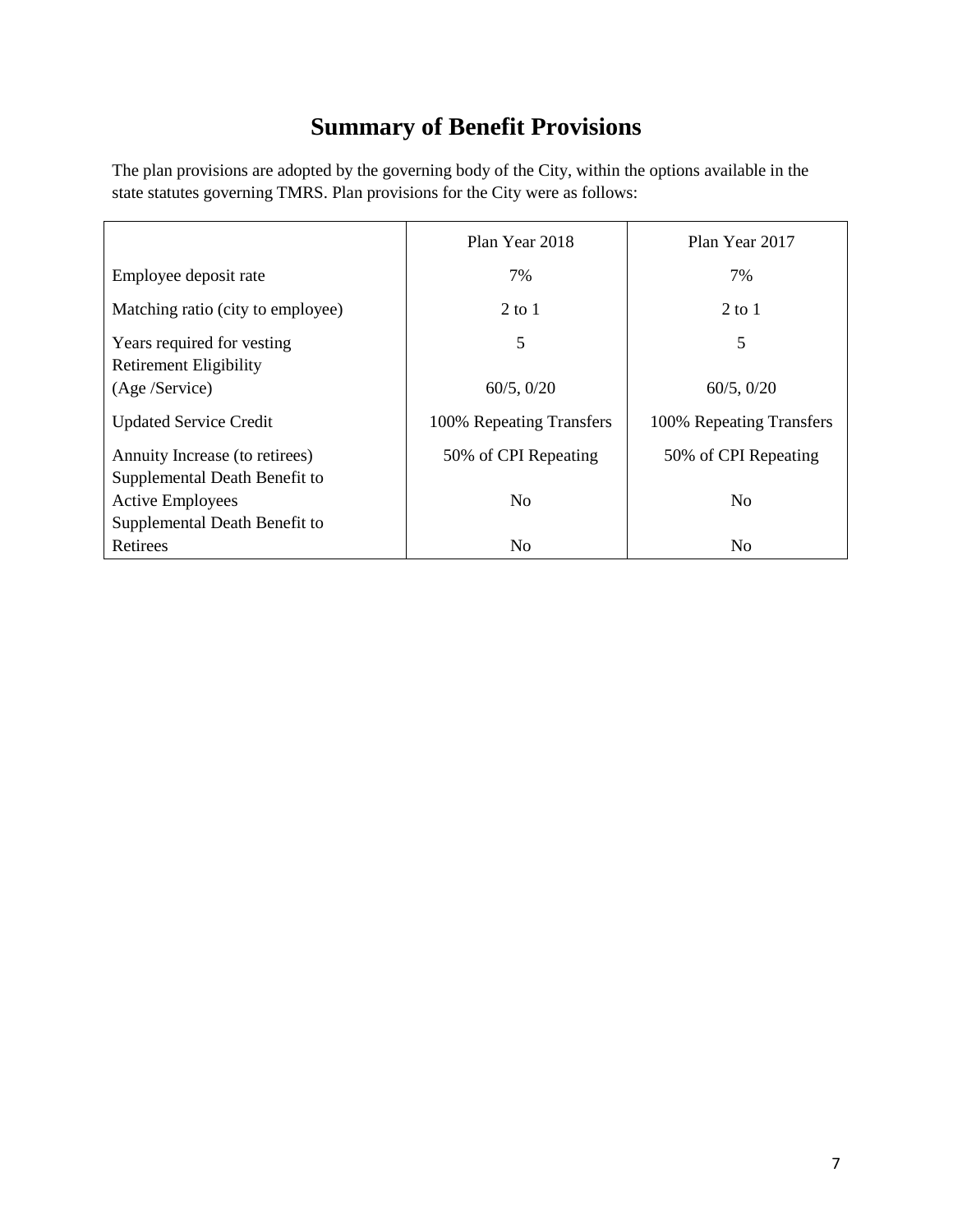# **Amortization Bases and Payments**

| Year<br>Established | Description                  | Years<br>Remaining | Base         | Payment    |
|---------------------|------------------------------|--------------------|--------------|------------|
| 2013                | 2013 Valuation (Fresh Start) | 23                 | \$12,677,723 | \$820,554  |
| 2014                | 2014 Experience              | 23                 | (1,695,567)  | (109, 744) |
| 2015                | 2015 Experience              | 28                 | 461,192      | 26,456     |
| 2015                | 2015 Actuarial Changes       | 28                 | 1,517,021    | 87,023     |
| 2016                | 2016 Experience              | 24                 | 539,640      | 33,992     |
| 2017                | 2017 Experience              | 23                 | (77,074)     | (4,989)    |
|                     | <b>Total</b>                 |                    | 13,422,935   | 853,292    |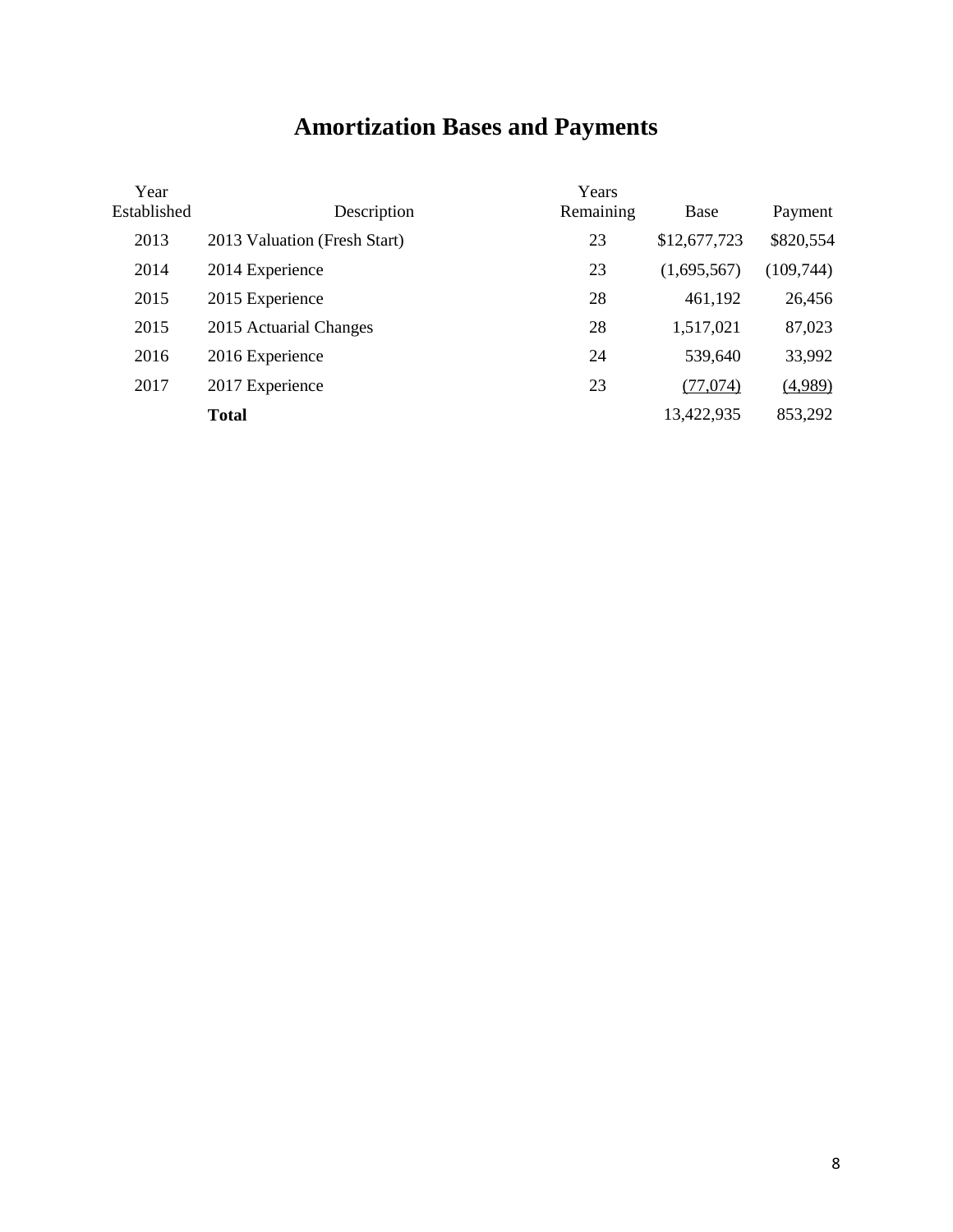### **Historical and Projected Accumulation of the BAF Balance**

|              |               |              | Effective         |               |               |               |               |             |             |              |               |             |            |             |                      |
|--------------|---------------|--------------|-------------------|---------------|---------------|---------------|---------------|-------------|-------------|--------------|---------------|-------------|------------|-------------|----------------------|
|              |               |              | Retirement        |               | Employer      |               | Member        |             |             |              | External Cash |             |            |             |                      |
| Year Ending  |               | Payroll      | Contribution      |               | Contributions |               | Contributions |             | Benefit     |              | Flow for the  |             | Interest   |             | <b>BAF</b>           |
| December 31. |               | for the Year | Rate <sup>a</sup> |               | for the Year  |               | for the Year  |             | Payments    |              | Year          |             | Credit     |             | Balance <sup>b</sup> |
| (1)          |               | (2)          | (3)               |               | (4)           |               | (5)           |             | (6)         |              | (7)           |             | (8)        |             | (9)                  |
|              |               |              | (4) / (2)         |               |               |               |               |             |             |              | $(4)+(5)+(6)$ |             |            |             |                      |
| 2015         | $\mathcal{S}$ | 21,771,702   | 13.06%            | <sup>\$</sup> | 2,843,382     | <sup>\$</sup> | 1,524,019     | \$          | (3,192,129) | \$           | 1,175,272     | \$          | 55,156     | \$          | 93,878,639           |
| 2016         | \$            | 22,246,910   | 12.42%            | \$            | 2,763,065     | \$            | 1,557,284     | $\mathbf S$ | (3,799,395) | $\mathbb{S}$ | 520,954       | \$          | 6,321,399  | \$          | 100,720,992          |
| 2017         | <sup>\$</sup> | 23,729,529   | 13.00%            | \$            | 3,084,838     | \$            | 1,661,067     | $\mathbf S$ | (3,944,447) | \$           | 801,458       | $\mathbf S$ | 13,140,455 | $\mathbf S$ | 114,662,905          |
| 2018         | $\mathcal{S}$ | 25,063,342   | 13.08%            | <sup>\$</sup> | 3,278,285     | <sup>\$</sup> | 1,754,434     | $\mathbf S$ | (4,947,876) | \$           | 84,843        | \$          | 7,739,746  | $\mathbf S$ | 122,487,494          |
| 2019         | \$            | 25,815,242   | 12.82%            | $\mathbb{S}$  | 3,309,514     | \$            | 1,807,067     | S.          | (5,190,034) | \$           | (73, 453)     | \$          | 8,267,906  | $\mathbf S$ | 130,681,947          |

a. Effective retirement contribution rate is the actual rate determined by dividing the employer contribution received by the payroll paid.

b. BAF Balance may not sum due to rounding.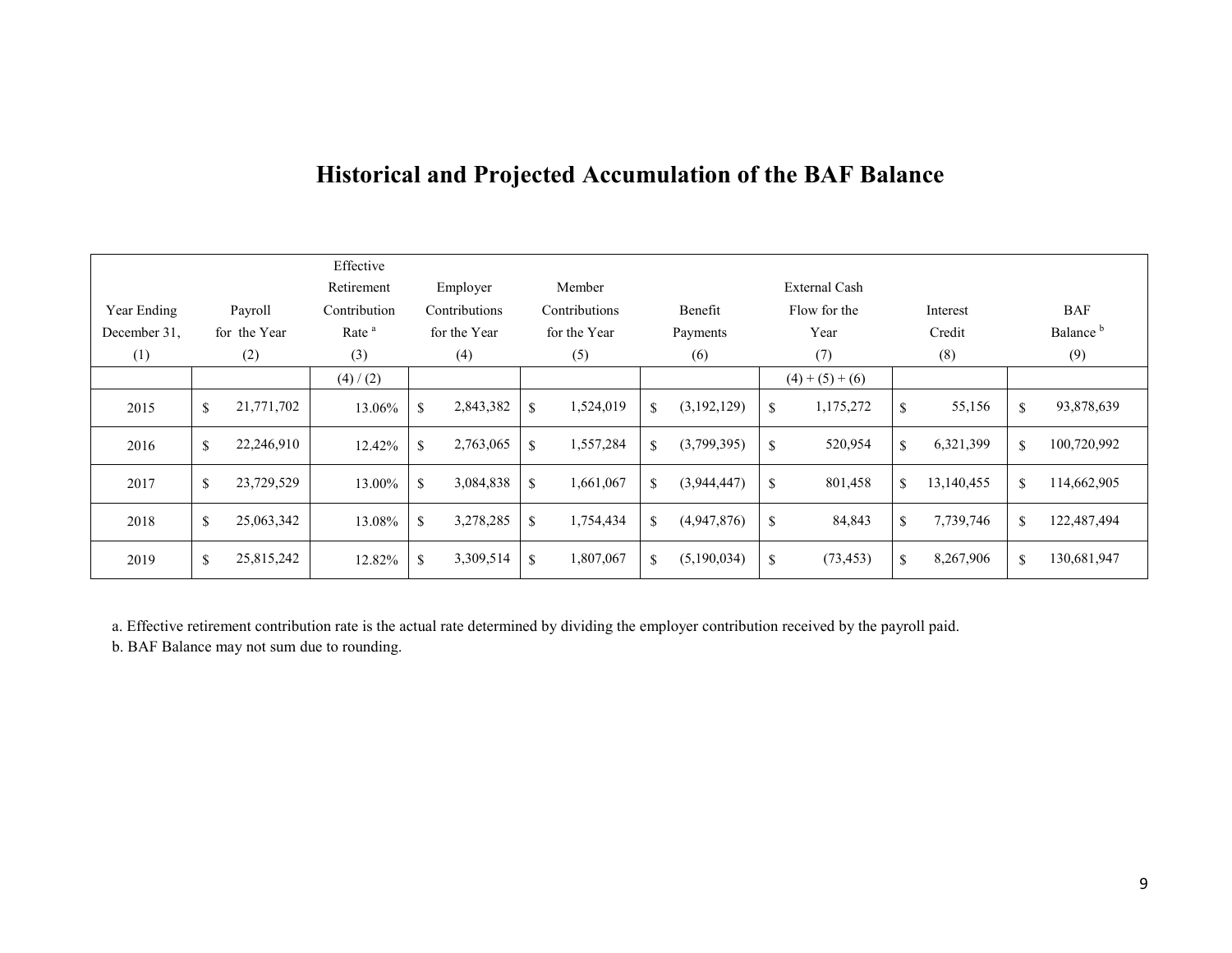### **Reconciliation of Full Retirement Rate from Prior Actuarial Valuation Report**

Actuarial valuations are based on long-term assumptions, and actual results in a specific year can, and almost certainly will, differ as actual experience deviates from the assumptions. The following table provides a detailed breakdown of changes in the retirement portion of your city's contribution rate. This analysis reconciles the change in the retirement portion (ADEC) of your city's contribution rate from 2018 to 2019, but will not reflect any change in the cost of the Supplemental Death Benefit (SDB), if your city currently has this provision. (Any changes in the cost of the SDB are primarily due to the changes in the average age of your city's employee group and/or the number of covered retirees.) Following the table below is a brief description of the common sources for deviation from the expected.

| Change in Full Retirement Rate                     |                   |               |       |               |
|----------------------------------------------------|-------------------|---------------|-------|---------------|
| Full Rate from 12/31/2016 Valuation (PY 2018 Rate) | 13.08             | $\frac{0}{0}$ |       |               |
|                                                    |                   |               |       |               |
| Benefit changes                                    | 0.00 <sub>1</sub> | $\frac{0}{0}$ |       |               |
| Return on Actuarial Value of Assets                | (0.09)            |               |       |               |
| Contribution lag/fully amortized prior bases       | 0.00              |               |       |               |
| Payroll growth                                     | (0.11)            |               |       |               |
| Normal cost                                        | (0.13)            |               |       |               |
| Liability growth                                   | 0.07              |               |       |               |
| Total change                                       | (0.26)            | $\frac{0}{0}$ |       |               |
| Full Rate from 12/31/2017 Valuation (PY 2019 Rate) |                   |               | 12.82 | $\frac{0}{0}$ |

**Benefit Changes** - Shows the increase or decrease in the contribution rate associated with any modifications made to the member city's TMRS plan provisions. This will also include any changes to the amortization period adopted by ordinance.

**Return on Actuarial Value of Assets (AVA)** - Shows the change in the contribution rate associated with the return on the AVA being different than the assumed 6.75%. For the year ending December 31, 2017, the return on an AVA basis was 7.08%. The impact may show as 0.00% due to rounding.

**Contribution Lag/Fully Amortized Prior Bases** - Shows the total increase or decrease in the contribution rate associated with the phase in of contributions and/or any additional contributions above the full rate. The effect of the "Contribution Lag" is also included here and refers to the time delay between the actuarial valuation date and the date the contribution rate becomes effective. For TMRS member cities, the "Contribution Lag" is one year (i.e., the Actuarial Valuation as of December 31, 2017 sets the rate effective for Calendar Year 2019). **The impact of the**